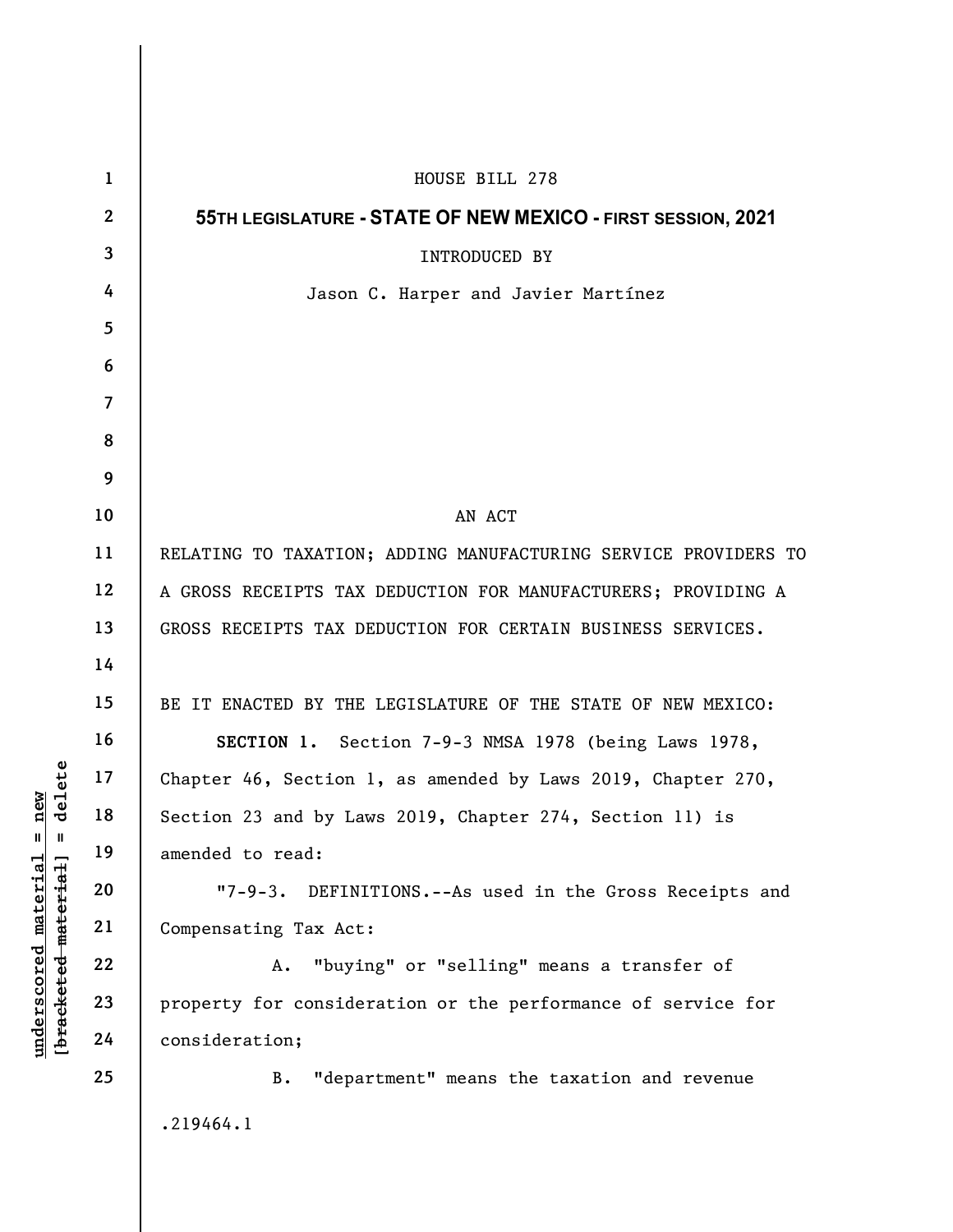underscored material = new [bracketed material] = delete 1 2 3 4 5 6 7 8 9 10 11 12 13 14 15 16 17 18 19 20 21 22 23 24 25 department, the secretary of taxation and revenue or an employee of the department exercising authority lawfully delegated to that employee by the secretary; C. "digital good" means a digital product delivered electronically, including software, music, photography, video, reading material, an application and a ringtone; D. "financial corporation" means a savings and loan association or an incorporated savings and loan company, trust company, mortgage banking company, consumer finance company or other financial corporation; E. "initial use" or "initially used" means the first employment for the intended purpose and does not include the following activities: (1) observation of tests conducted by the performer of services; (2) participation in progress reviews, briefings, consultations and conferences conducted by the performer of services; (3) review of preliminary drafts, drawings and other materials prepared by the performer of [the] services; (4) inspection of preliminary prototypes developed by the performer of services; or (5) similar activities; F. "leasing" means an arrangement whereby, for a consideration, property is employed for or by any person other .219464.1  $- 2 -$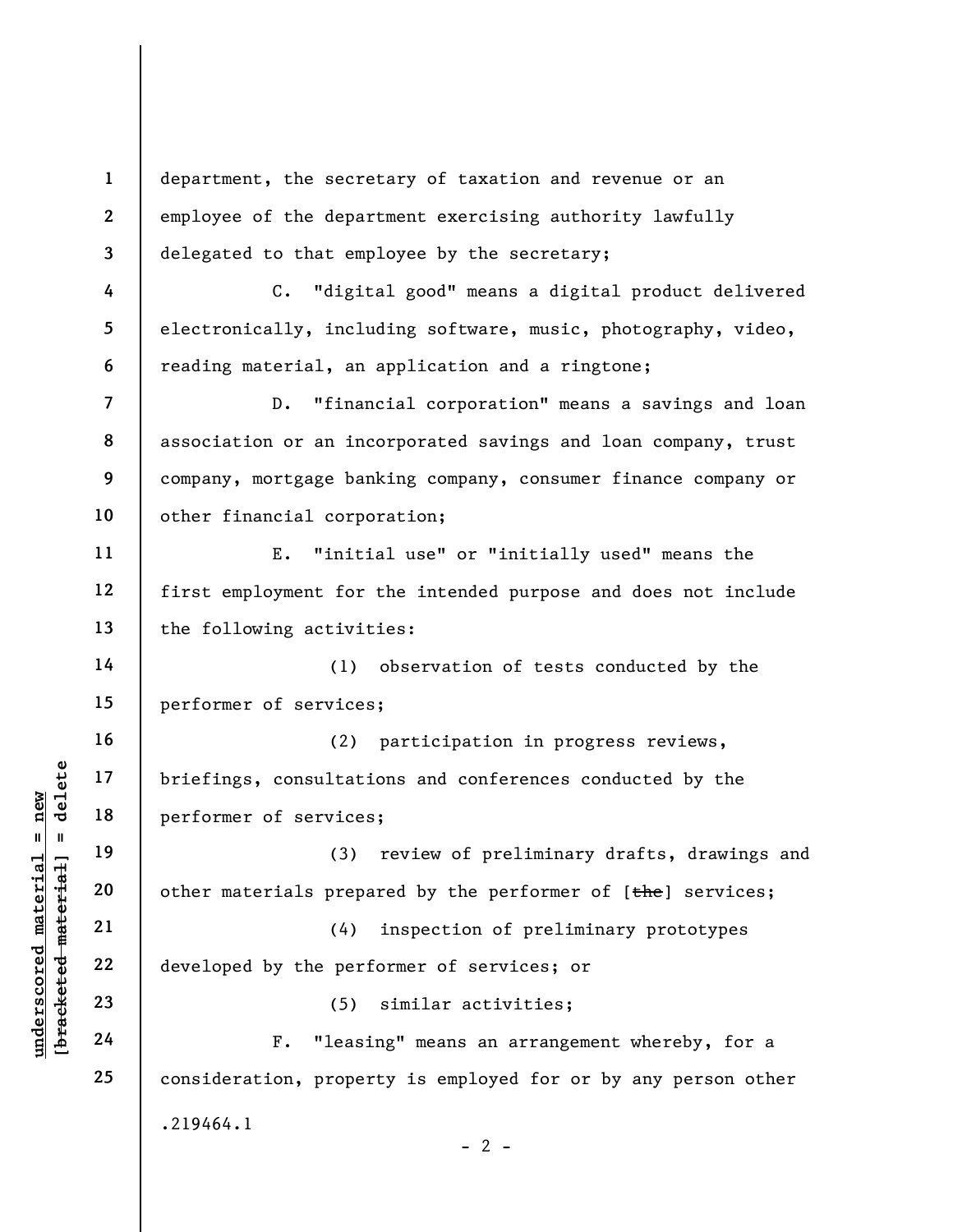1 2 than the owner of the property, except that the granting of a license to use property is licensing and is not a lease;

3 4 5 6 7 G. "local option gross receipts tax" means a tax authorized to be imposed by a county or municipality upon a taxpayer's gross receipts and required to be collected by the department at the same time and in the same manner as the gross receipts tax;

8 9 10 11 12 H. "manufactured home" means a movable or portable housing structure for human occupancy that exceeds either a width of eight feet or a length of forty feet constructed to be towed on its own chassis and designed to be installed with or without a permanent foundation;

I. "manufacturing" means combining or processing components or materials to increase their value for sale in the ordinary course of business, but does not include construction services; farming; electric power generation; processing of natural resources, including hydrocarbons; or the processing or preparation of meals for immediate consumption;

underscored material = new [bracketed material] = delete J. "manufacturing service" means the service of combining or processing components or materials owned by another, but does not include construction services; farming; electric power generation; processing of natural resources, including hydrocarbons; or the processing or preparation of meals for immediate consumption;

> $[\frac{1}{\sqrt{1}}]$  K. "marketplace provider" means a person who .219464.1  $-3 -$

13

14

15

16

17

18

19

20

21

22

23

24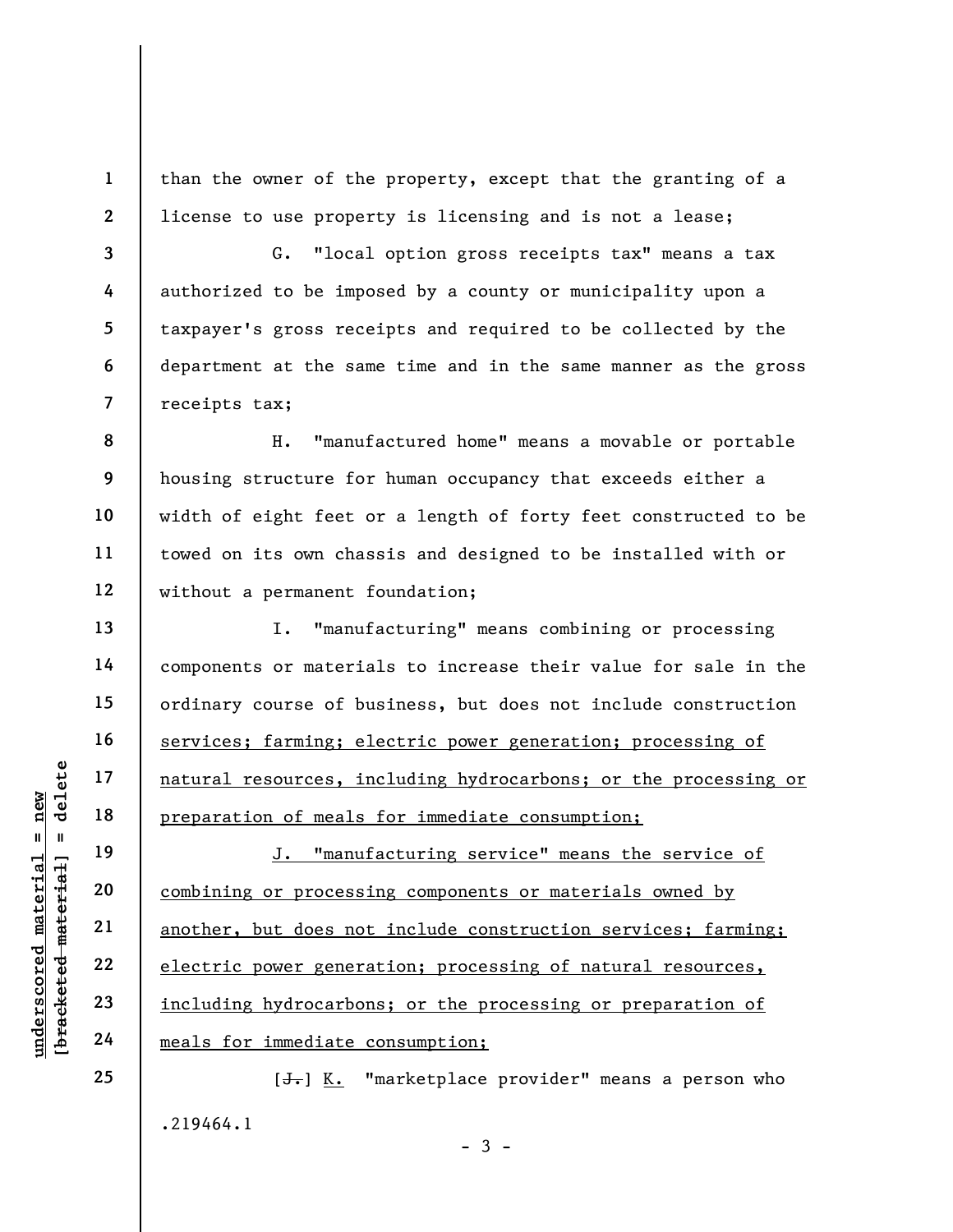1 2 3 4 facilitates the sale, lease or license of tangible personal property or services or licenses for use of real property on a marketplace seller's behalf, or on the marketplace provider's own behalf, by:

5 6 7 8 (1) listing or advertising the sale, lease or license, by any means, whether physical or electronic, including by catalog, internet website or television or radio broadcast; and

9 10 11 12 13 14 (2) either directly or indirectly, through agreements or arrangements with third parties collecting payment from the customer and transmitting that payment to the seller, regardless of whether the marketplace provider receives compensation or other consideration in exchange for the marketplace provider's services;

[ $K<sub>r</sub>$ ] L. "marketplace seller" means a person who sells, leases or licenses tangible personal property or services or who licenses the use of real property through a marketplace provider;

19 20

15

16

17

18

21

22

23

24

25

 $[\frac{L}{\cdot}, \frac{M}{\cdot}, \frac{M}{\cdot}]$  "person" means:

under 17<br>
= 18<br>
= 18<br>
= 19<br>
= 19<br>
= 19<br>
= 19<br>
= 19<br>
= 19<br>
= 19<br>
= 19<br>
= 19<br>
= 19<br>
= 19<br>
= 19<br>
= 19<br>
= 19<br>
= 19<br>
= 19<br>
= 19<br>
= 19<br>
= 19<br>
= 19<br>
= 19<br>
= 19<br>
= 19<br>
= 19<br>
= 19<br>
= 19<br>
= 19<br>
= 19<br>
= 19<br>
= 19<br>
= 19<br>
= 19<br>
= 19<br>
= (1) an individual, estate, trust, receiver, cooperative association, club, corporation, company, firm, partnership, limited liability company, limited liability partnership, joint venture, syndicate or other entity, including any gas, water or electric utility owned or operated by a county, municipality or other political subdivision of the .219464.1

 $- 4 -$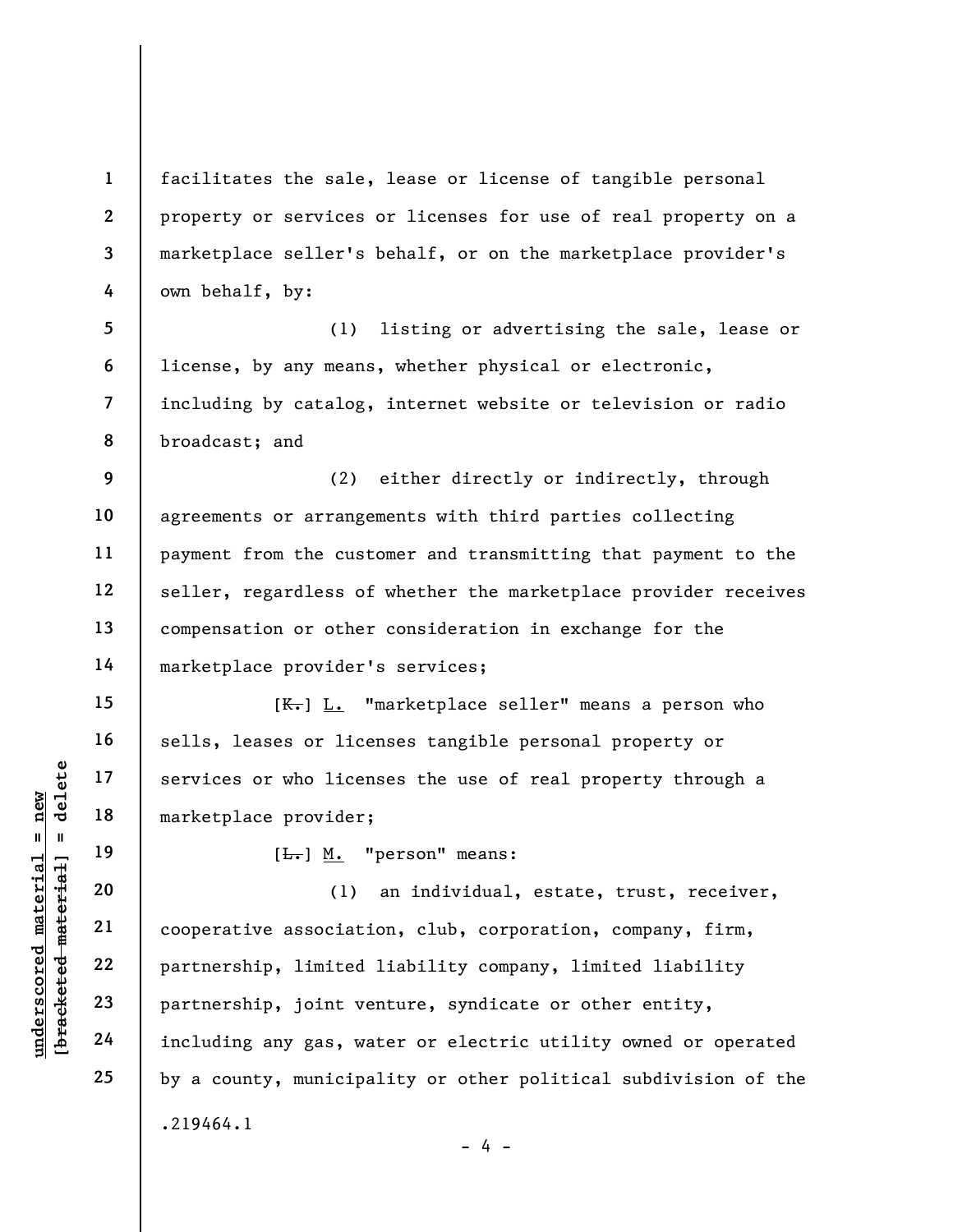underschied material science of natural science of natural science of the material endeavor;<br>
and the material endeavor;<br>
and the material endeavor;<br>
and the material endeavor;<br>
and the material product, process or s<br>
and 1 2 3 4 5 6 7 8 9 10 11 12 13 14 15 16 17 18 19 20 21 22 23 24 25 state; or (2) a national, federal, state, Indian or other governmental unit or subdivision, or an agency, department or instrumentality of any of the foregoing; [M.] N. "property" means: (1) real property; (2) tangible personal property, including electricity and manufactured homes; (3) licenses, including licenses of digital goods, but not including the licenses of copyrights, trademarks or patents; and (4) franchises;  $[N_r]$   $0.$  "research and development services" means an activity engaged in for other persons for consideration, for one or more of the following purposes: (1) advancing basic knowledge in a recognized field of natural science; (2) advancing technology in a field of technical endeavor; (3) developing a new or improved product, process or system with new or improved function, performance, reliability or quality, whether or not the new or improved product, process or system is offered for sale, lease or other transfer; (4) developing new uses or applications for an .219464.1  $- 5 -$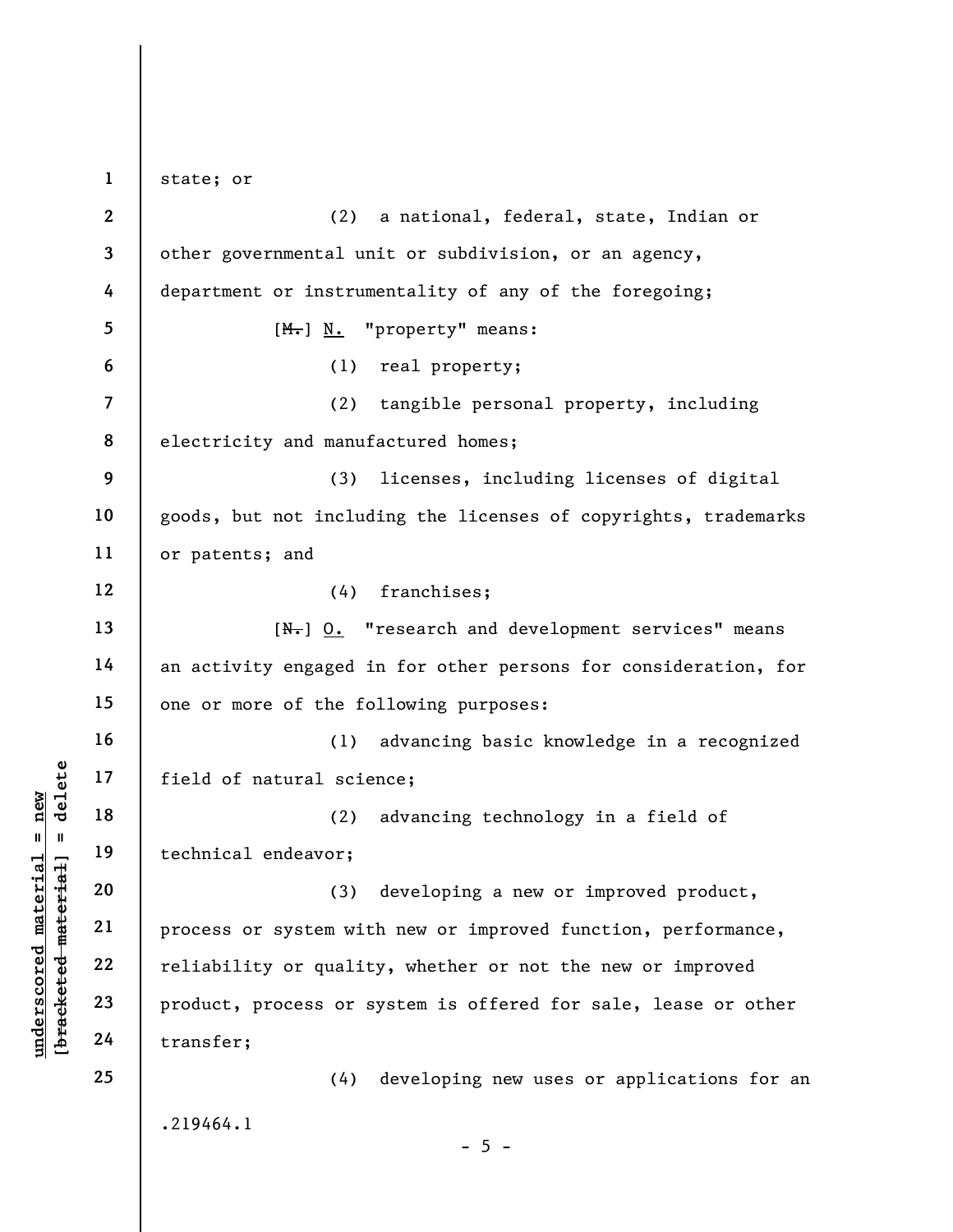1 2 3 4 5 6 7 8 9 10 11 12 existing product, process or system, whether or not the new use or application is offered as the rationale for purchase, lease or other transfer of the product, process or system; (5) developing analytical or survey activities incorporating technology review, application, trade-off study, modeling, simulation, conceptual design or similar activities, whether or not offered for sale, lease or other transfer; or (6) designing and developing prototypes or integrating systems incorporating the advances, developments or improvements included in Paragraphs (1) through (5) of this subsection;

 $[\theta_{\overline{\tau}}]$  P. "secretary" means the secretary of taxation and revenue or the secretary's delegate;

underscored material of the settling or least<br>
activities performed<br>
shareholders. In det<br>
use, principal object<br>
use, principal object<br>
contracting parties s<br>
22<br>
23<br>
property that will be<br>
24<br>
construction project. [P.] Q. "service" means all activities engaged in for other persons for a consideration, which activities involve predominantly the performance of a service as distinguished from selling or leasing property. "Service" includes activities performed by a person for its members or shareholders. In determining what is a service, the intended use, principal objective or ultimate objective of the contracting parties shall not be controlling. "Service" includes construction activities and all tangible personal property that will become an ingredient or component part of a construction project. That tangible personal property retains its character as tangible personal property until it is .219464.1

13

14

15

16

17

18

19

20

21

22

23

24

25

 $- 6 -$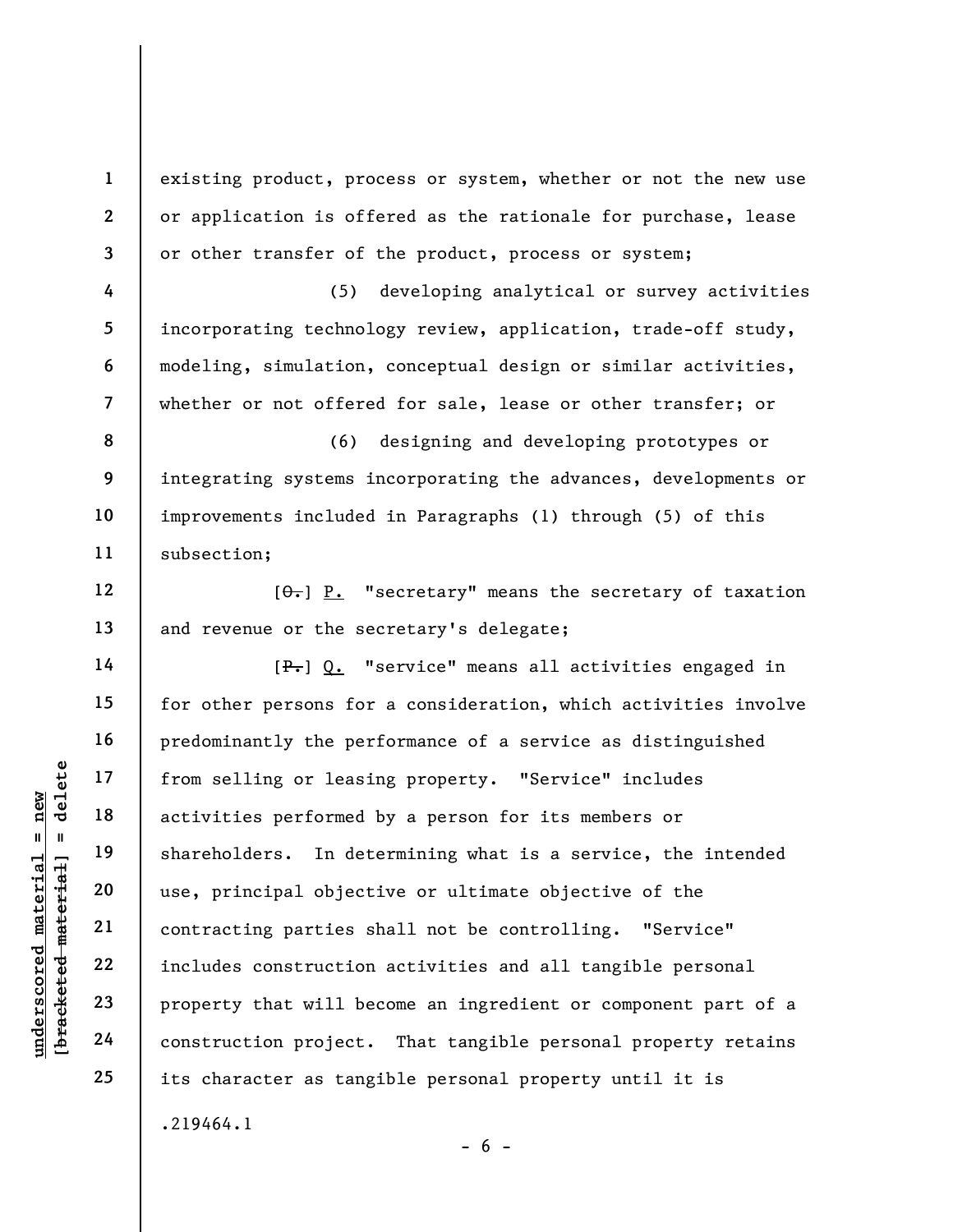1 2 3 4 5 installed as an ingredient or component part of a construction project in New Mexico. Sales of tangible personal property that will become an ingredient or component part of a construction project to persons engaged in the construction business are sales of tangible personal property; and

 $[Q_{\tau}]$  R. "use" or "using" includes use, consumption or storage other than storage for subsequent sale in the ordinary course of business or for use solely outside this state."

SECTION 2. Section 7-9-46 NMSA 1978 (being Laws 1969, Chapter 144, Section 36, as amended) is amended to read:

"7-9-46. DEDUCTION--GROSS RECEIPTS [TAX]--GOVERNMENTAL GROSS RECEIPTS--SALES TO MANUFACTURERS AND MANUFACTURING SERVICE PROVIDERS.--

under 17<br>
under 18<br>
under 19<br>
under 19<br>
under 19<br>
under 19<br>
20<br>
under 19<br>
21<br>
under 19<br>
22<br>
the buyer is in the b<br>
23<br>
24<br>
Property that is a mingred<br>
24<br>
Property that is a mingle A. Receipts from selling tangible personal property may be deducted from gross receipts or from governmental gross receipts if the sale is made to a person engaged in the business of manufacturing who delivers a nontaxable transaction certificate to the seller. The buyer delivering the nontaxable transaction certificate must incorporate the tangible personal property as an ingredient or component part of the product that the buyer is in the business of manufacturing.

B. Receipts from selling [tangible personal property that is] a manufacturing consumable [and used in such a way that it is consumed in the manufacturing process of a .219464.1

- 7 -

6

7

8

9

10

11

12

13

14

15

16

17

18

19

20

21

22

23

24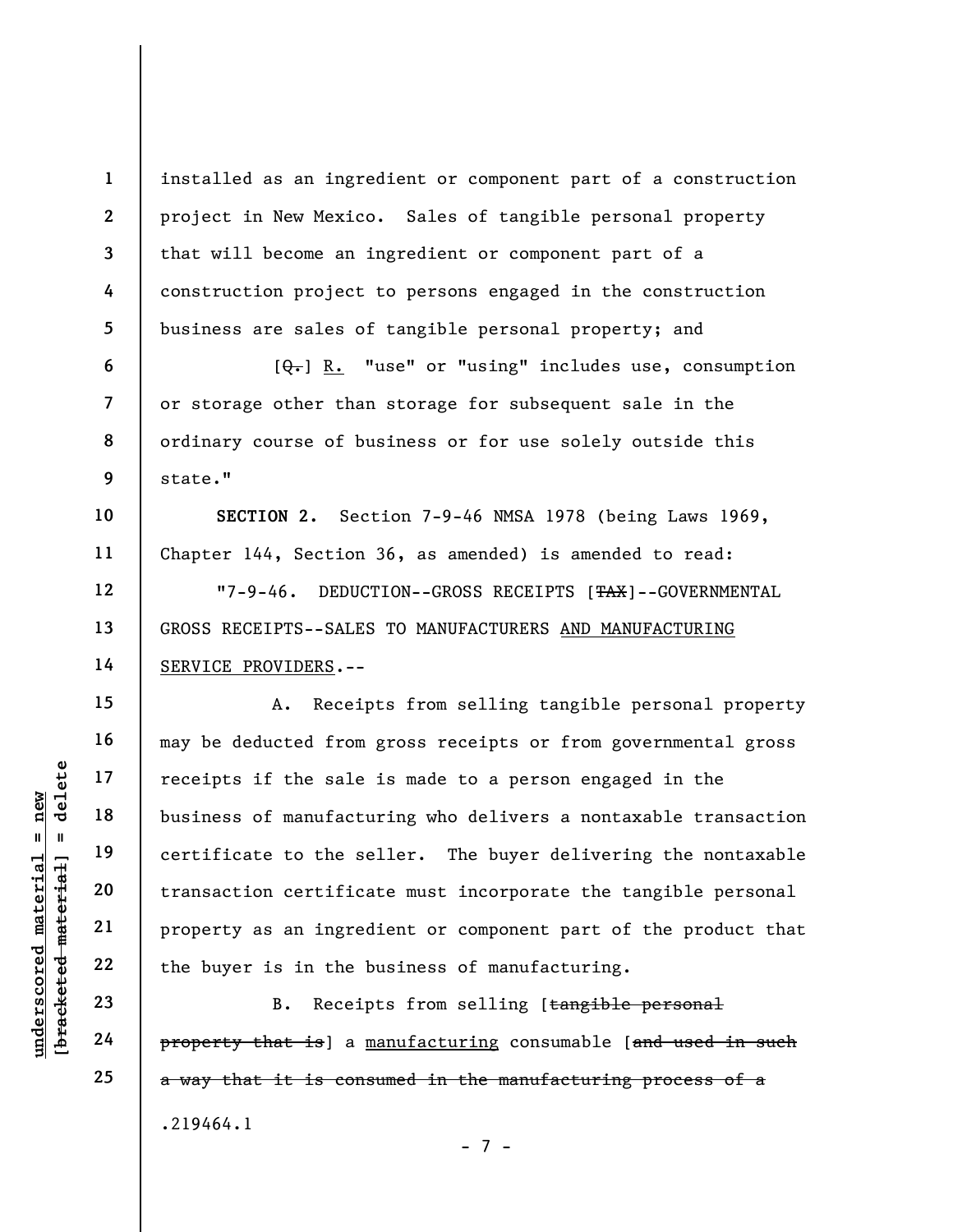|                                                         | $\mathbf 1$  | product, provided that the tangible personal property is not a  |
|---------------------------------------------------------|--------------|-----------------------------------------------------------------|
|                                                         | $\mathbf{2}$ | tool or equipment used to create the manufactured product, to a |
|                                                         | 3            | person engaged in the business of manufacturing that product    |
|                                                         | 4            | and who delivers a nontaxable transaction certificate to the    |
|                                                         | 5            | seller] to a manufacturer or a manufacturing service provider   |
|                                                         | 6            | may be deducted [in the following percentages] from gross       |
|                                                         | 7            | receipts or from governmental gross receipts                    |
|                                                         | 8            | [(1) twenty percent of receipts received prior                  |
|                                                         | 9            | to January $1, 2014;$                                           |
|                                                         | 10           | (2) forty percent of receipts received in                       |
|                                                         | 11           | ealendar year 2014;                                             |
|                                                         | 12           | (3) sixty percent of receipts received in                       |
|                                                         | 13           | ealendar year 2015;                                             |
|                                                         | 14           | (4) eighty percent of receipts received in                      |
|                                                         | 15           | ealendar year 2016; and                                         |
|                                                         | 16           | (5) one hundred percent of receipts received                    |
| delete                                                  | 17           | on or after January 1, 2017] if the buyer delivers a nontaxable |
| new                                                     | 18           | transaction certificate to the seller.                          |
| Ш<br>- II                                               | 19           | C. Receipts from selling or leasing qualified                   |
| underscored material<br>[ <del>bracketed material</del> | 20           | equipment may be deducted from gross receipts if the sale is    |
|                                                         | 21           | made to, or the lease is entered into with, a person engaged in |
|                                                         | 22           | the business of manufacturing or a manufacturing service        |
|                                                         | 23           | provider who delivers a nontaxable transaction certificate to   |
|                                                         | 24           | the seller; provided that a manufacturer or manufacturing       |
|                                                         | 25           | service provider delivering a nontaxable transaction            |
|                                                         |              | .219464.1                                                       |

- 8 -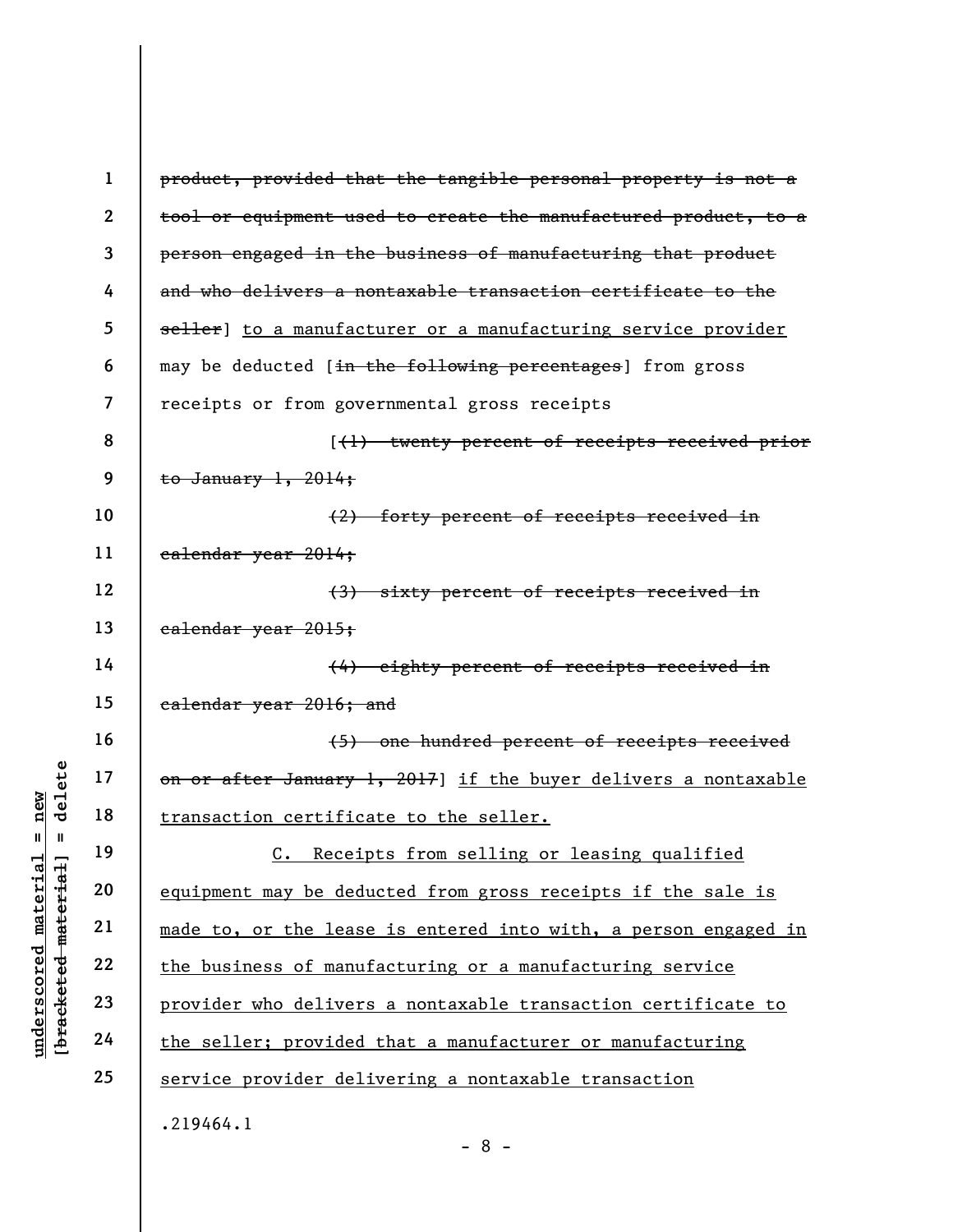certificate with respect to the qualified equipment shall not claim an investment credit pursuant to the Investment Credit Act for that same equipment.

 $[G<sub>r</sub>]$  D. The purpose of the deductions provided in this section is to encourage manufacturing businesses to locate in New Mexico and to reduce the tax burden, including reducing pyramiding, on the tangible personal property that is consumed in the manufacturing process and that is purchased by manufacturing businesses in New Mexico.

 $[\frac{D-1}{2}]$  E. The department shall annually report to the revenue stabilization and tax policy committee the aggregate amount of deductions taken pursuant to this section, the number of taxpayers claiming each of the deductions and any other information that is necessary to determine that the deductions are performing the purposes for which they are enacted.

under 17<br>
and 18<br>
19<br>
19<br>
19<br>
attribute the amount<br>
authorization provide<br>
21<br>
22<br>
1egislature of the be<br>
23<br>
24<br>
24<br>
24<br>
20<br>
24<br>
24<br>
24<br>
20<br>
24<br>
24<br>
24<br>
20<br>
24<br>
24  $[E-] F.$  A taxpayer deducting gross receipts pursuant to this section shall report the amount deducted separately for each deduction provided in this section and attribute the amount of the deduction to the appropriate authorization provided in this section in a manner required by the department that facilitates the evaluation by the legislature of the benefit to the state of these deductions.

 $[F<sub>1</sub>]$  G. As used in [Subsection B of] this section:

(1) "manufacturing consumable" means tangible personal property, other than qualified equipment or an .219464.1

 $-9 -$ 

1

2

3

4

5

6

7

8

9

10

11

12

13

14

15

16

17

18

19

20

21

22

23

24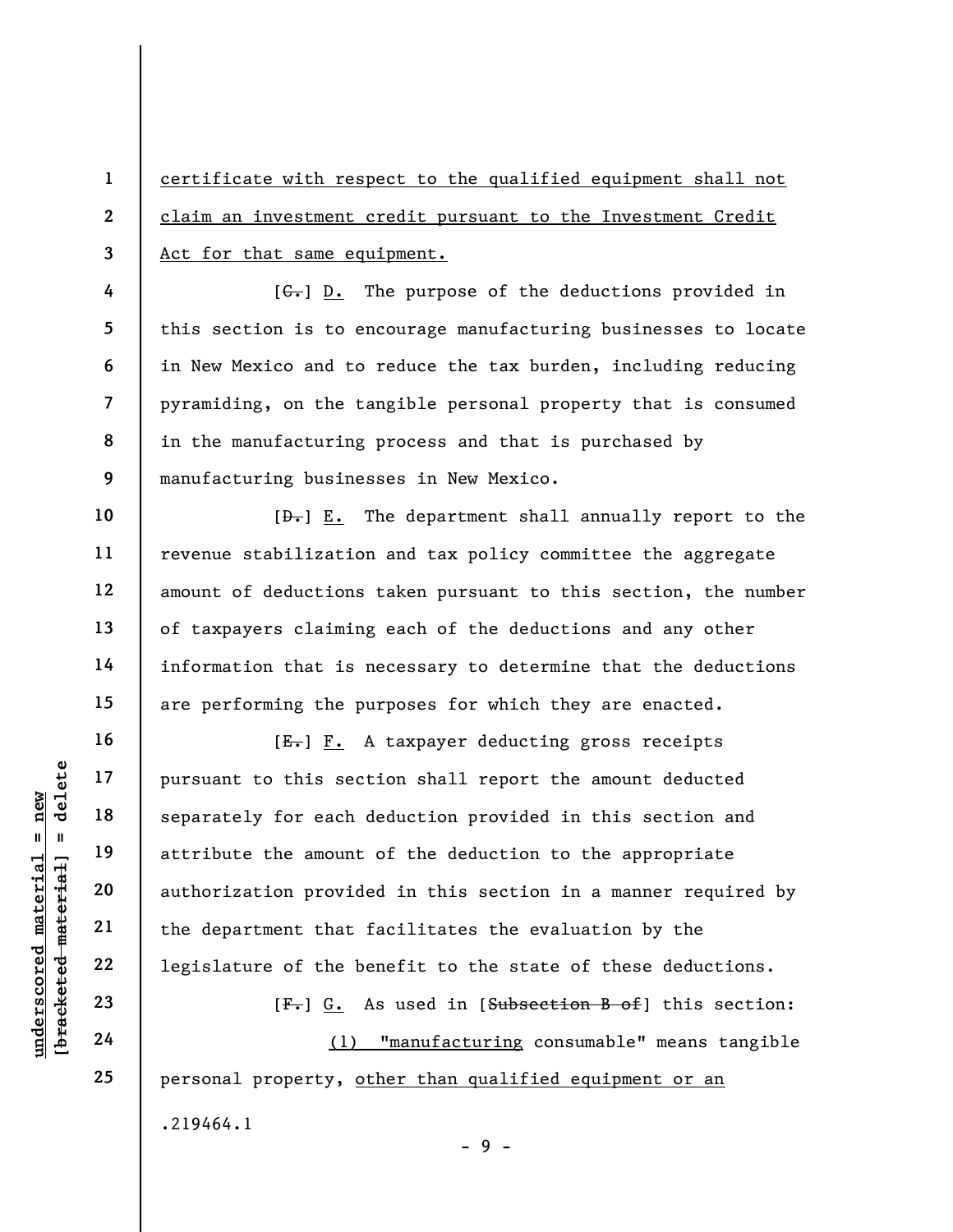under 17<br>
and spare parts there<br>
manufacturing process<br>
equipment" includes correctly in the manufacturing process<br>
equipment" includes correctly in the manufacturing process<br>
directly in the manufacturing process<br>
directl 1 2 3 4 5 6 7 8 9 10 11 12 13 14 15 16 17 18 19 20 21 22 23 ingredient or component part of a manufactured product, that is incorporated into, destroyed, depleted or transformed in the process of manufacturing a product,  $[\frac{1}{1}]$  including electricity, fuels, water, manufacturing aids and supplies, chemicals, gases [repair parts, spares] and other tangibles used to manufacture a product  $\{\text{but } (2)$  excluding tangible personal property used in (a) the generation of power; (b) the processing of natural resources, including hydrocarbons; and (c) the preparation of meals for immediate consumption on- or off-premises]; (2) "manufacturing operation" means a plant operated by a manufacturer or manufacturing service provider that employs personnel to perform production tasks to produce goods, in conjunction with machinery and equipment; and (3) "qualified equipment" means machinery, equipment and tools, including component, repair, replacement and spare parts thereof, that are used directly in the manufacturing process of a manufacturing operation. "Qualified equipment" includes computer hardware and software used directly in the manufacturing process of a manufacturing operation but excludes any motor vehicle that is required to be registered in this state pursuant to the Motor Vehicle Code."

SECTION 3. A new section of the Gross Receipts and Compensating Tax Act is enacted to read:

"[NEW MATERIAL] DEDUCTION--GROSS RECEIPTS--CERTAIN .219464.1  $- 10 -$ 

24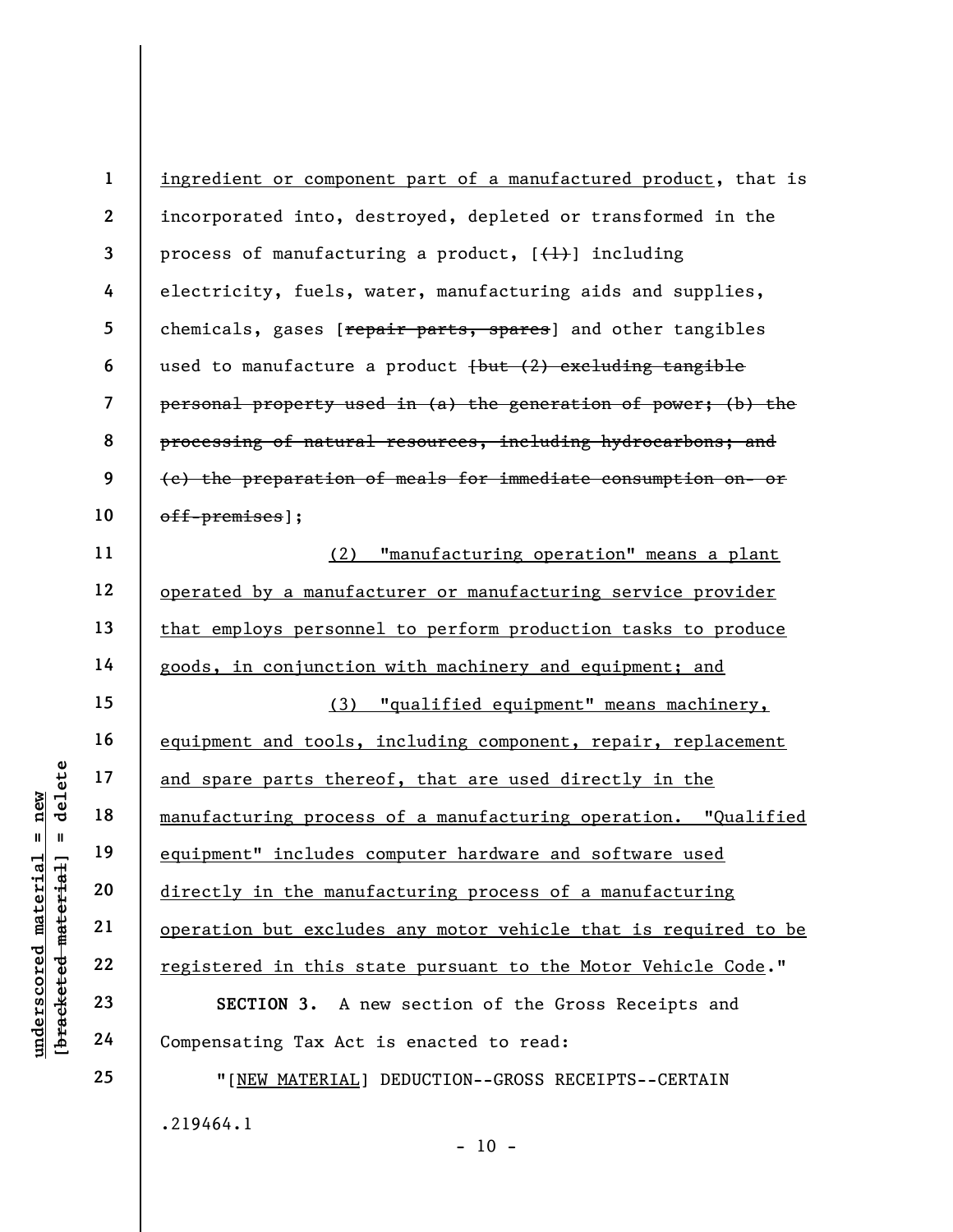1 BUSINESS SERVICES.--

understand material material experience of the same of the same of the same of the same of the same of the same of the same of the same of the same of the same of the same of the same of the same of the same of the same of 2 3 4 5 6 7 8 9 10 11 12 13 14 15 16 17 18 19 20 21 22 23 24 25 A. Receipts from the sale of accounting services, engineering services, financial management services, information technology services, human resources services, legal services and temporary services may be deducted from gross receipts if: (1) the sale is made to a sole proprietorship, a limited liability company, a partnership or a corporation; (2) the sale is made to an entity with a New Mexico tax identification number or an equivalent tax identification number from another state; or (3) the purchaser presents to the seller a nontaxable transaction certificate or alternative evidence entitling a person to a deduction pursuant to Section 7-9-43 NMSA 1978. B. A taxpayer allowed a deduction pursuant to this section shall report the amount of the deduction separately in a manner required by the department. C. As used in this section: (1) "accounting services" means the systematic and comprehensive recording of financial transactions pertaining to a business entity and the process of summarizing, analyzing and reporting these transactions to oversight agencies or tax collection entities, including certified public auditing, attest services and preparing financial statements, .219464.1 - 11 -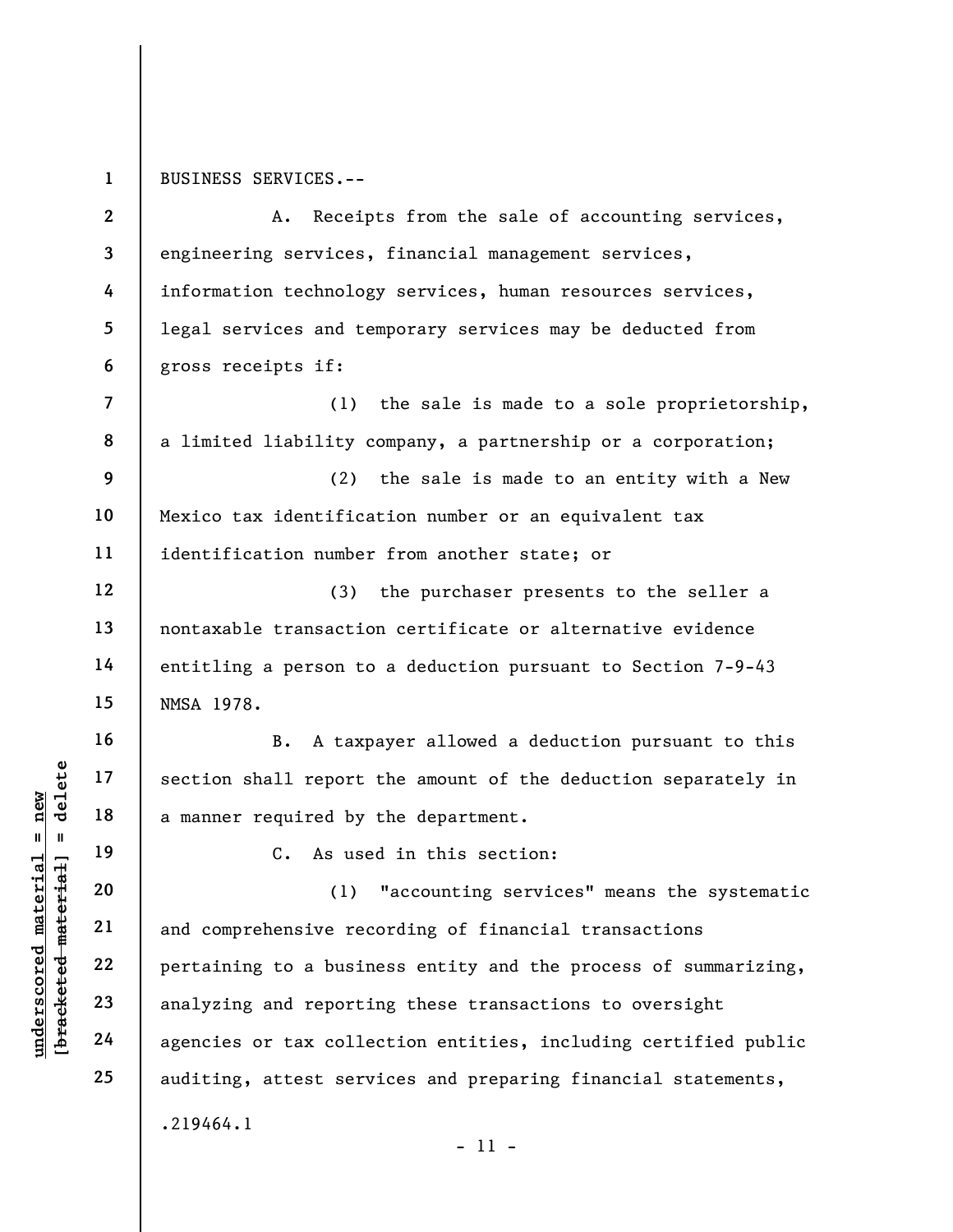1 2 3 4 5 6 7 8 9 bookkeeping, tax return preparation, advice and consulting and, where applicable, representing taxpayers before tax collection agencies. "Accounting services" does not include, except as provided with respect to financial management services, investment advice, wealth management advice or consulting or any tax return preparation, advice, counseling or representation for individuals, regardless of whether those individuals are owners of pass-through entities, such as partnerships, limited liability companies or S-corporations;

underscored material = new [bracketed material] = delete (2) "engineering services" means consultation, the production of a creative work, investigation, evaluation, planning and design, the performance of studies and reviewing planning documents when performed by, or under the supervision of, a licensed engineer, including the design, development and testing of mechanical, electrical, hydraulic, chemical, pneumatic or thermal machinery or equipment, industrial or commercial work systems or processes and military equipment. "Engineering services" does not include medical or medical laboratory services, any engineering performed in connection with a construction service or the design and installation of computer or computer network infrastructure;

(3) "financial management services" means managing and directing the investments of, or providing investment advisory services to, a hedge fund, mutual fund or non-captive real estate investment trust;

 $- 12 -$ 

.219464.1

10

11

12

13

14

15

16

17

18

19

20

21

22

23

24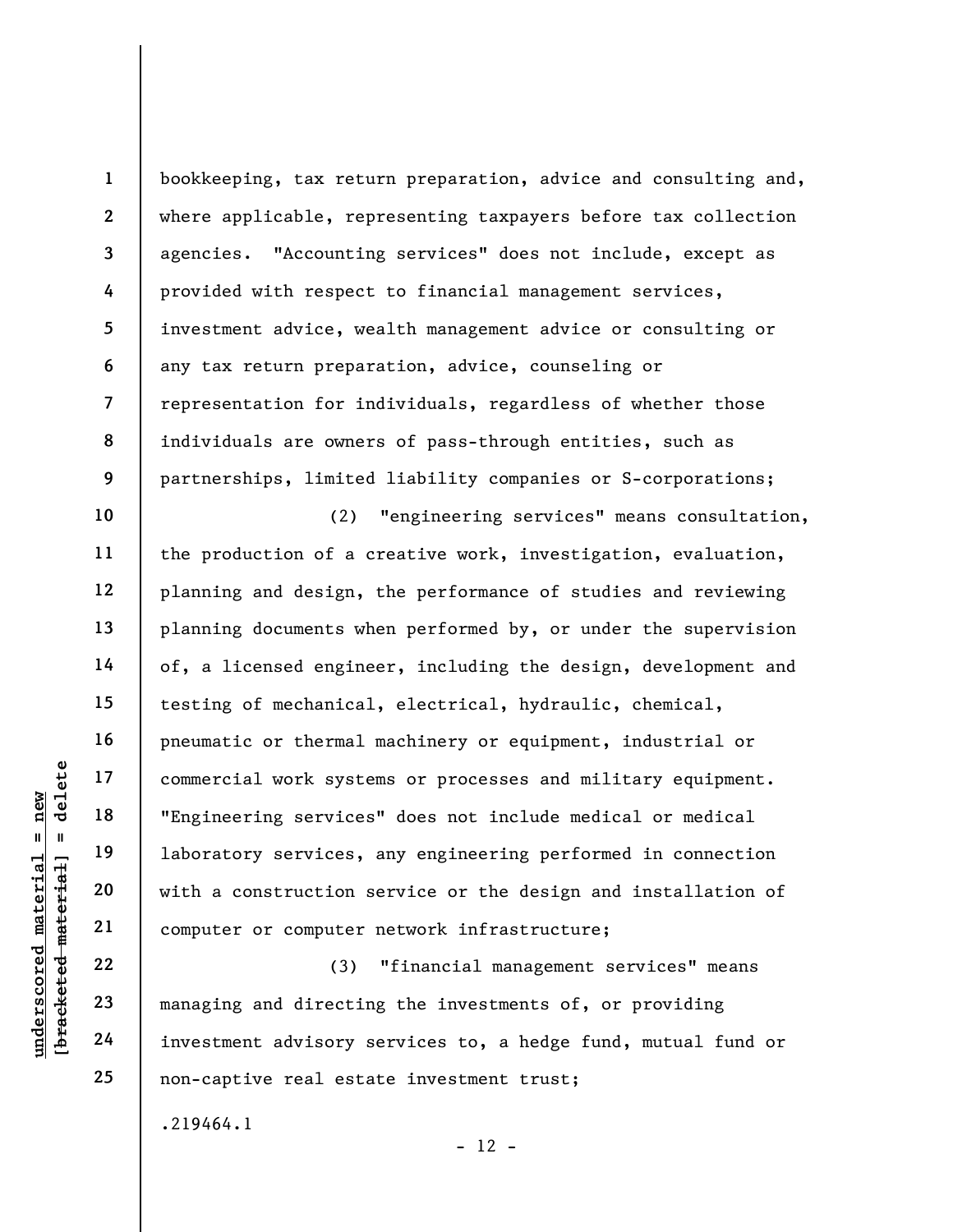understand material material material material material material material material material material computer served material computer network desined the computer network desined computer network desined and the computer 1 2 3 4 5 6 7 8 9 10 11 12 13 14 15 16 17 18 19 20 21 22 23 24 25 (4) "hedge fund" means a private investment fund or pool, the assets of which are managed by a professional management firm that: (a) trades or invests, through public market or private transactions, in securities, commodities, currencies, derivatives or similar classes of financial assets; or (b) that is not an investment company under 15 USC 80a-3(c)(1) or 15 USC 80a-3(c)(7); (5) "human resources services" means managing and overseeing the recruitment, management or termination of a business's employees, including employee recruitment; managing employee relations; maintaining employment files; setting personnel policies; managing and administering employee payroll, benefits and compensation, including employee withholding; overseeing employee discipline and termination; and ensuring compliance with labor and antidiscrimination laws. "Human resources services" does not include training or providing required certification to a business's employees or employee efficiency consulting; (6) "information technology services" means separately stated services for installing and maintaining a business's computers and computer network, including performing computer network design; installing, repairing, maintaining or restoring computer networks, hardware or software; and .219464.1

 $- 13 -$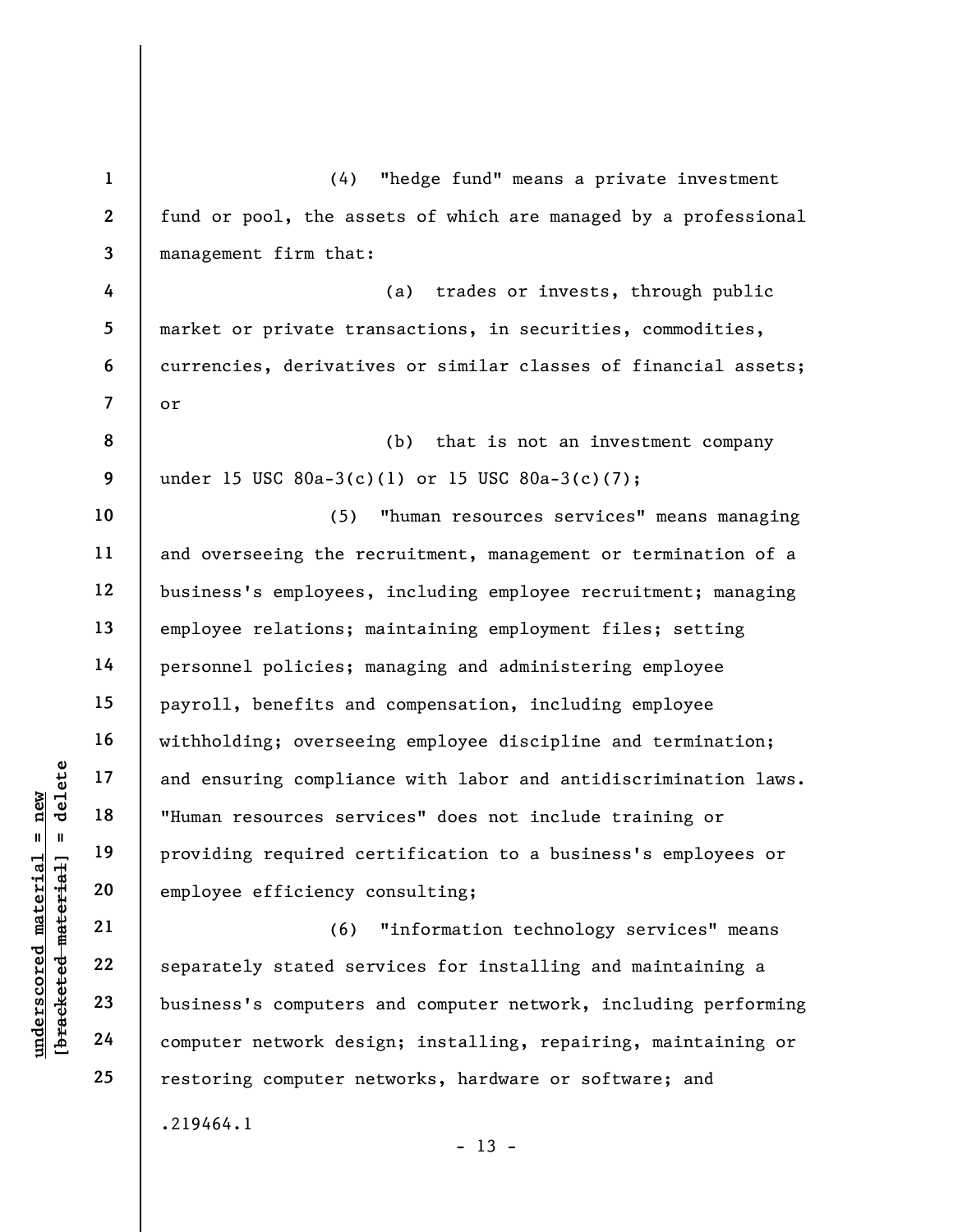underscored material = new [bracketed material] = delete 1 2 3 4 5 6 7 8 9 10 11 12 13 14 15 16 17 18 19 20 21 22 23 24 25 performing custom software programming or making custom modifications to existing software programming. "Information technology services" does not include: (a) software maintenance and update agreements, unless made in conjunction with custom programming; (b) computers, servers, chilling equipment and pre-programmed software; (c) data processing services or the processing or storage of information to compile and produce records of transactions for retrieval or use, including data entry, data retrieval, data searches and information compilation; or (d) access to telecommunications or internet; (7) "legal services" means services performed by a licensed attorney or under the supervision of a licensed attorney for a client, regardless of the attorney's form of business entity or whether the services are prepaid, including legal representation before courts or administrative agencies; drafting legal documents, such as contracts or patent applications; legal research; advising and counseling; arbitration; mediation; and notary public and other ancillary legal services performed for a client in conjunction with and under the supervision of a licensed attorney. "Legal services" does not include lobbying or government relations services, .219464.1

 $- 14 -$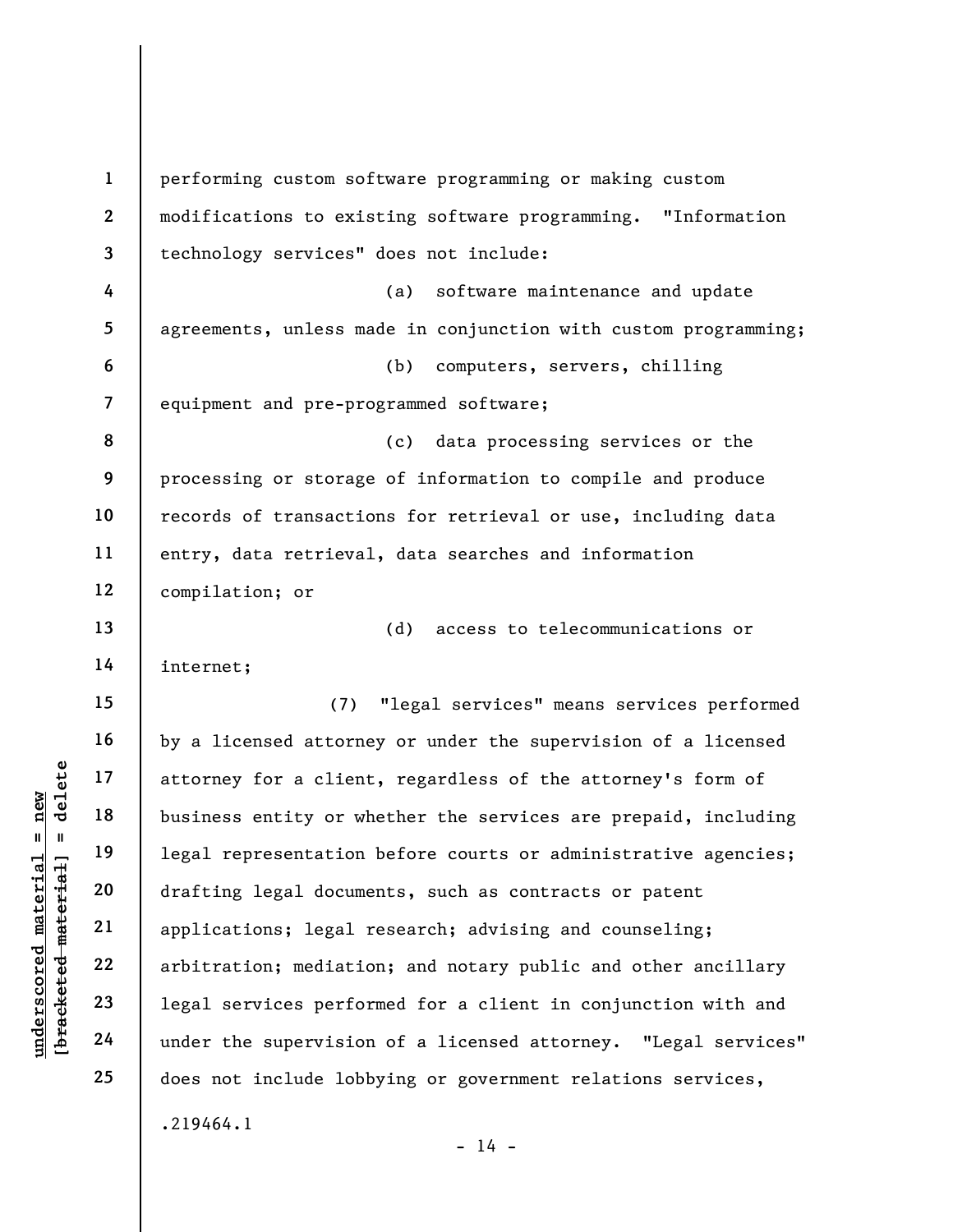title insurance agent services, licensing or selling legal software or legal document templates, insurance investigation services or any legal representation involving financial crimes or tax evasion in New Mexico;

5 6 (8) "mutual fund" means an entity registered pursuant to the federal Investment Company Act of 1940;

7 8 9 10 11 12 13 14 15 (9) "real estate investment trust" means an entity described in Section 856(a) of the Internal Revenue Code of 1986, as that section may be amended or renumbered, the investments of which are limited to interest in mortgages on real property and shares of or transferable certificates of beneficial interest in an entity described in Section 856(a); provided that a real estate investment trust does not include a captive real estate investment trust as defined in the Corporate Income and Franchise Tax Act; and

underscored material = new [bracketed material] = delete (10) "temporary service" means an employment situation in which an employee is expected to remain in a position for a specified period of time. Temporary employees may have the opportunity to achieve permanent employment status after the time period has lapsed and may be referred to as seasonal employees or temps. "Temporary service" includes services performed by a skilled or unskilled person replacing or supporting client company staff for business purposes. "Temporary service" does not include services performed by a temporary service provider that is not licensed as such by the .219464.1  $- 15 -$ 

16

17

18

19

20

21

22

23

24

25

1

2

3